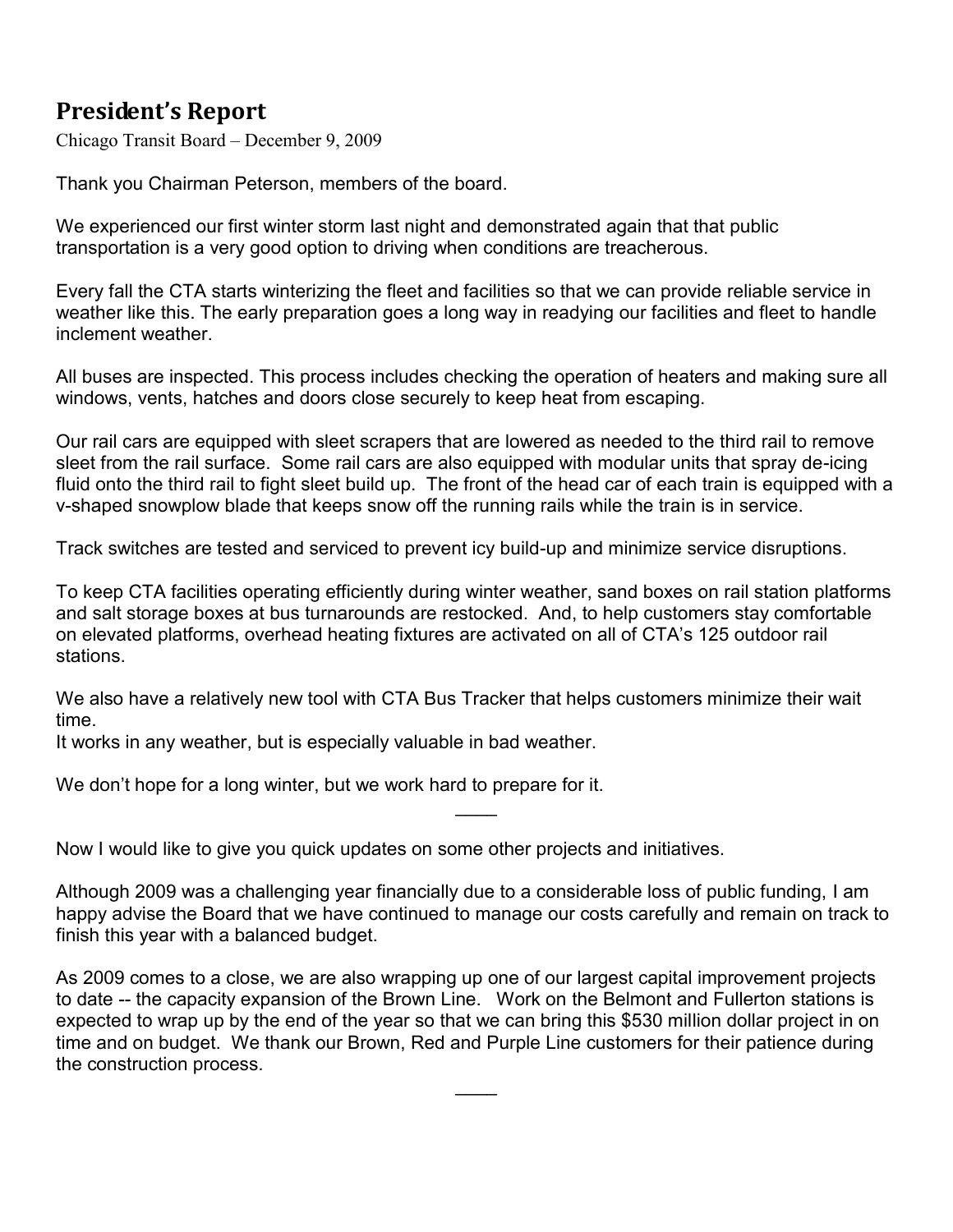The CTA is also replacing the more than 30 year-old signal and train control systems in the Loop. The new system will help to improve the reliability of service by regulating train movement, speed and intervals at the junctions where trains enter and exit the Loop.

Last month crews installed a new signal control facility at Lake and Wells. The work required rerouting all the elevated lines over the weekend. It went very smoothly and normal service resumed Sunday night.

The Loop Signal replacement project is expected to conclude in late 2010. The project is being conducted in phases to help minimize the impact to customers. The majority of the work has taken place on weekends and in the early morning hours.

Customers on the Blue Line have also been patient this year while we shut down segments of the line most weekends to conduct tie replacement work. Crews are replacing deteriorated wooden half ties with concrete half ties to remove emerging slow zones and help prevent the creation of new slow zones. So far, more than 20,000 feet of track have been replaced.

 $\overline{\phantom{a}}$ 

Thanks to the federal stimulus program, we received funding to accelerate this important work. I'm happy to let our Blue Line customers know that the final line cut for this project will be this month. Although some work will continue in the first quarter of 2010, we don't anticipate any additional line cuts.  $\overline{\phantom{a}}$ 

We are also planning ahead for future projects. Last week we held a series of public meetings that will provide guidance for doing major rehabilitation work on the Purple Line and the north end of the Red Line. Our objective was to gather public input on existing conditions and issues that can help inform us as we set priorities and seek funding.

Our funding needs were also the reason I traveled to Washington D.C. last week where transit officials from around the country were gathered along with APTA – the American Public Transportation Association - to discuss the upcoming reauthorization of the federal transportation bill and the new jobs bill that is under consideration.

 $\overline{\phantom{a}}$ 

The FTA has recommended that the reauthorization include funding that would help large, older transit systems such as the CTA get closer to a state of good repair. So while I was in Washington, I was fortunate to have a chance to meet with Senate Banking Committee staff to talk about the CTA's needs. These are the individuals who create the programs and decide what new initiatives will be included in the bill. I also had a chance to have those conversations with FTA administrator Peter Rogoff as well as with some staff from the Illinois delegation.

CTA staff also attended a meeting with the White House Office of Urban Affairs to further discuss the funding needs of large, older transit systems to attain a state of good repair.

As discussions about the reauthorization are underway in Washington, it is important to keep making our case to as many decision-makers as possible.

They are hearing our message. Yesterday, at a House hearing about the FTA's proposal to assume responsibility for transit safety oversight, Administrator Rogoff held up a rusty, 65-year old CTA screw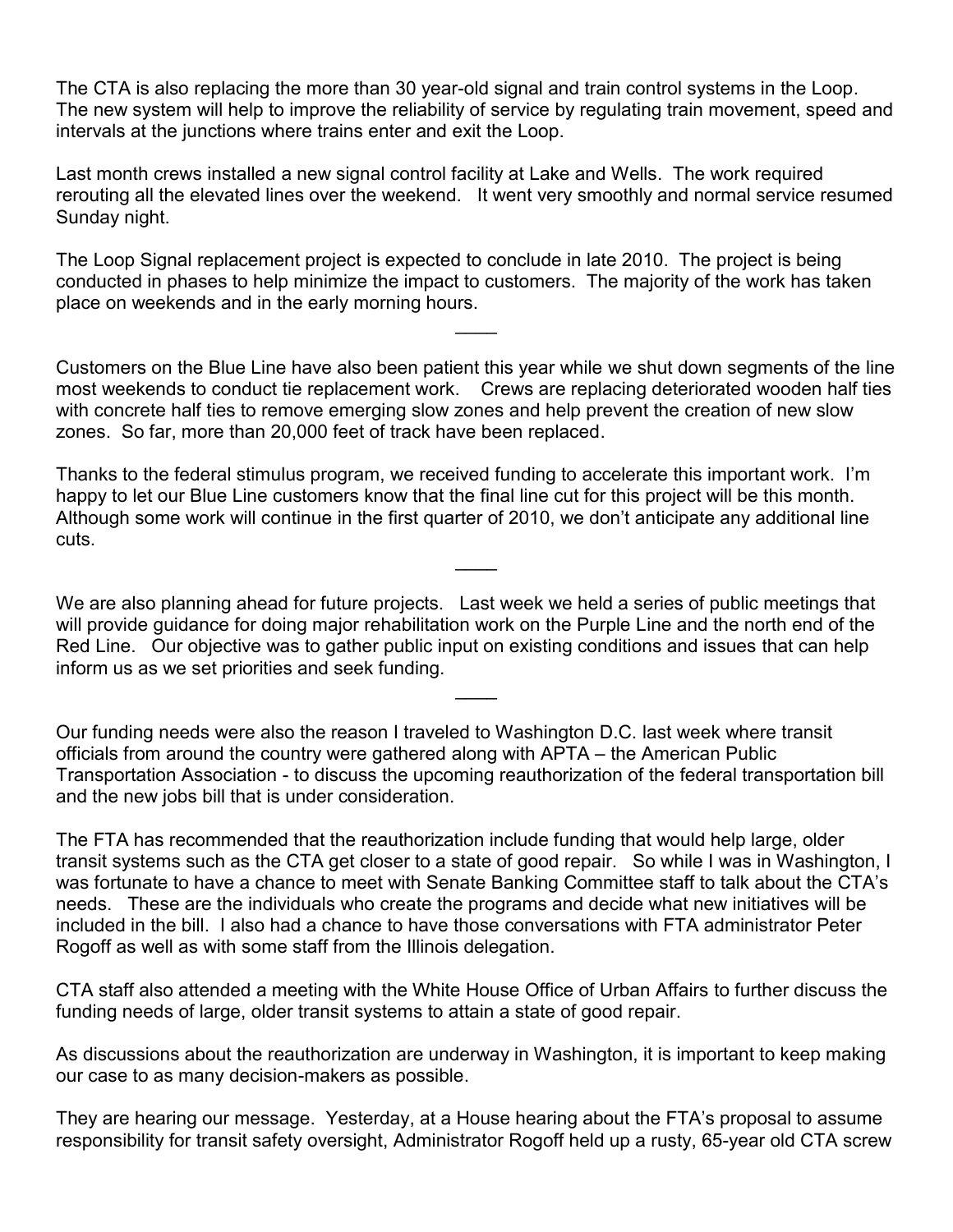to illustrate a point about the needs of the older transit systems and the challenges faced in reaching a state of good repair.

Today we have introduced for the board's approval a new Disadvantaged Business Enterprise (DBE) program for contracts funded out of CTA's operating budget. Although the MTA requires that CTA establish such a program by January 2010, it is simply good government policy.

 $\frac{1}{2}$ 

The CTA works hard to cultivate and develop relationships with community, local and small businesses and a good DBE program is fundamental to that effort. It will provide a great way for smaller businesses to get a foot in the door of doing business with the CTA.

This is one more step in our ongoing efforts to increase DBE participation. In September, we began hosting monthly certification workshops for potential vendors. We have also hosted several meetand-greets between CTA vendors and certified DBE firms to help cultivate business relationships.

Additional outreach efforts will include providing a longer bid lead time to give more companies the chance to identify ways to meet DBE requirements, creating partnerships with vendor assist agencies and providing interested parties with information via electronic newsletter, posting payment information and contracting opportunities online.

We also continue participating in the annual Transit Symposium, which is an event started by the CTA back in 1994 to bring its vendors and DBE's together. It has now grown into a large event jointly hosted with the RTA , Metra, and Pace as well.

 $\overline{\phantom{a}}$ 

And now I have an update for the board on ridership.

In November, 42.6 million rides were provided, which is consistent with November 2008.

Year-to-date, ridership on the bus system is down by 2.9% compared to last year, and rail ridership is up by 2.6%.

Year-to-date, ridership is down 0.8% over last year at this time, equivalent to 3.9 million rides.

However, ridership this year is outperforming ridership in 2007. We believe the losses are primarily due to the economy since the decreases are during rush periods when work is typically the destination. In off peak hours and on weekends, we are seeing increases.

 $\overline{\phantom{a}}$ 

In closing, please don't miss your opportunity to experience a Chicago tradition: The CTA Holiday Train.

Currently in its 18th year, this festive train began as a way for CTA employees to deliver holiday food baskets to those in need. It is now a six-car train, decorated inside and out, with multi-colored lights and it carries Santa and his reindeer.

Thanks to employee contributions, we have delivered more than 300 food baskets this year.